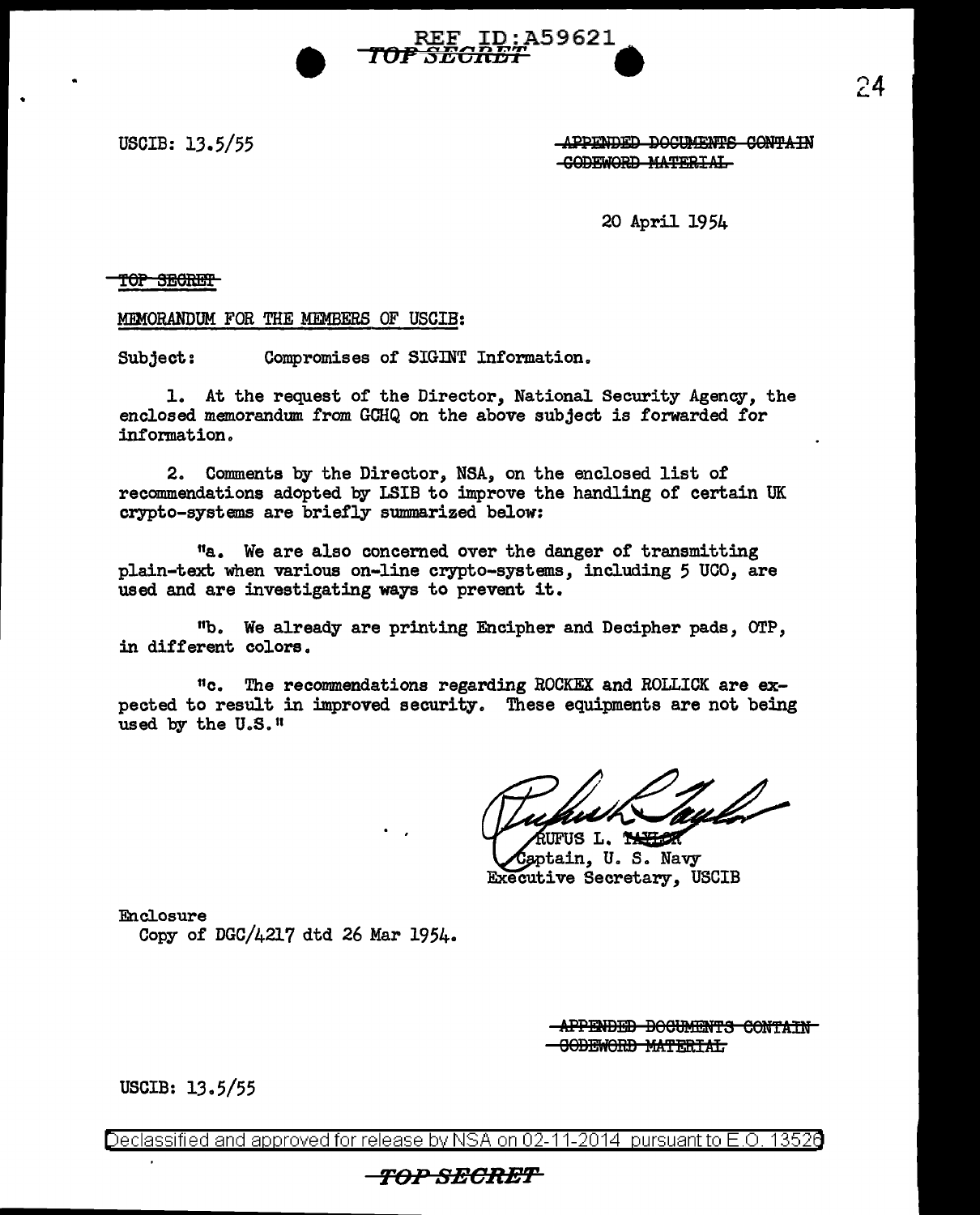# **B** SECRETE PRESS

DGC/4217

TOP SECRET CONTROL NUMBER - 54 384 77

PAGES

26th March, 1954.

Director, National Security Agency.

#### COLFROLISES OF SIGINT INFORMATION

As a result of the proposal, referred to in DGC/3555 of 16th July 1953, that L.S.I.B. should review the whole problem of the compromise of Sigint information by misuse of Sigint communications a number of recommendations, designed to bring about a diminution in the number of such compromises, have been adopted.

2. I am glad to be able to tell you that during the period 27th July 1953 to 23rd December 1953 only three further compromises by U.K. authorities have been reported.

I am taking the opportunity, while sending you, 3. at Appendix, a copy of the details of these three lapses, to enclose a copy of recommendations adopted by the U.K. concerning specific U.K. cryptosystems which are additional to the Requlations approved and adopted by L.S.I.B. which will be forwarded to U.S.C.I.B. shortly.

Deputy Director.

**PAGE** 

<del>OP SECRET</del>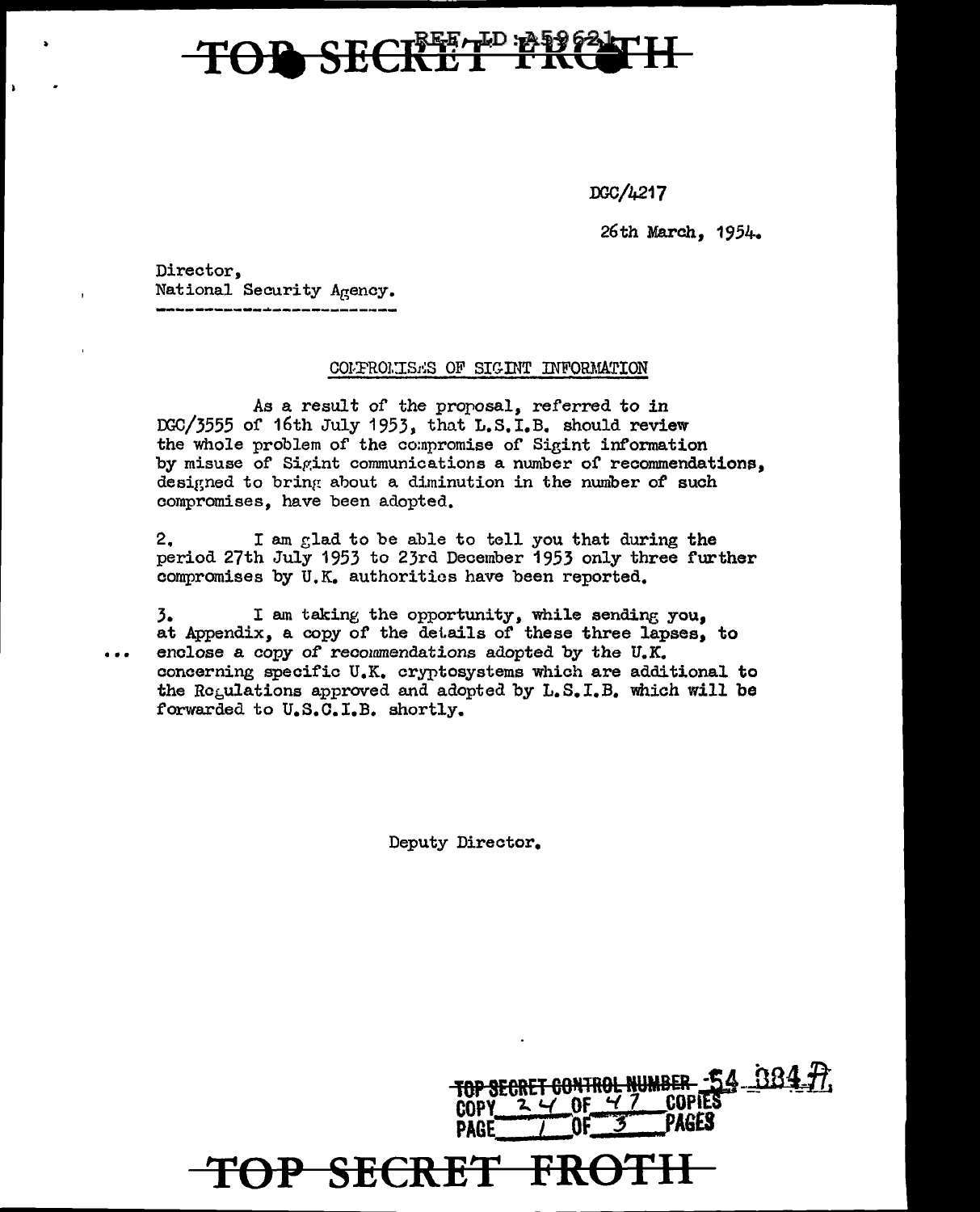## SECRETE FREE

Enclosure to

DGG/4217.

### RECOLLENDATIONS ADOPTED BY L.S. I.B. TO IMPROVE THE HANDLING OF CERTAIN U.K. CYPHER SYSTEMS.

- *S* UCO (a) Highest priority should be given to the investigation of further improvement of the alarm system bearing in . mind that the machine is normally handled by average personnel rather than by experts as in the f'ield trials.
	- (b) The arrangement of the jack field should be modified {and any other appropriate alterations made) to obviate errors arising from wrong connections resulting in the transmission of plain language tape.
- O.T.P. In future the "IN" copy of all one-time-pads used for Sigint communication should have the bottom righthand corner dipped in red dye.
- ROOKEX Apart f'rom strict attention being paid to training and supervision no further recommendations are made since the introduction of the mechanical modifications should effect the necessary improvement in security.
- ROLLIOK A set of operating instructions with security sections suitably highlighted should be issued.

OP SECRET FI

,..

<del>TOP SECRET CONTROL NUMBER 54 884 P.</del><br>COPY 24 OF 47 COPIES<br>PAGE 2 OF 3 DADER  $PAGE$   $2$   $OF$   $3$   $PAGE$